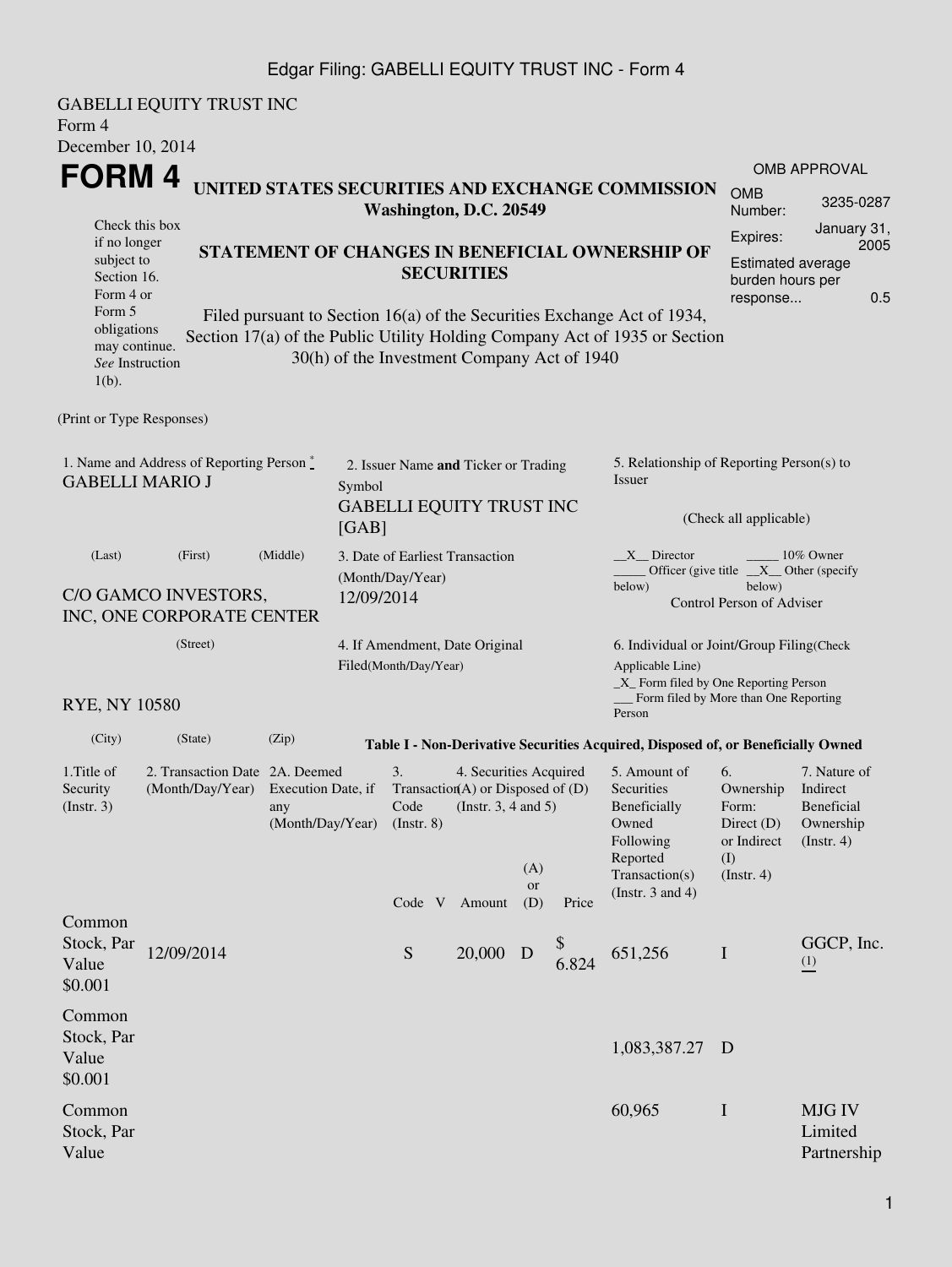## Edgar Filing: GABELLI EQUITY TRUST INC - Form 4

Reminder: Report on a separate line for each class of securities beneficially owned directly or indirectly.

#### **Persons who respond to the collection of information contained in this form are not required to respond unless the form displays a currently valid OMB control number.** SEC 1474 (9-02)

#### **Table II - Derivative Securities Acquired, Disposed of, or Beneficially Owned (***e.g.***, puts, calls, warrants, options, convertible securities)**

| 1. Title of<br>Derivative<br>Security<br>$($ Instr. 3 $)$ | 2.<br>Conversion<br>or Exercise<br>Price of<br>Derivative<br>Security | 3. Transaction Date 3A. Deemed<br>(Month/Day/Year) Execution Date, if | any<br>(Month/Day/Year) | 4.<br>TransactionNumber<br>Code<br>$($ Instr. $8)$ | 5.<br>of<br>Derivative<br>Securities<br>Acquired<br>$(A)$ or<br>Disposed<br>of $(D)$<br>$($ Instr. 3,<br>4, and 5) | 6. Date Exercisable and<br><b>Expiration Date</b><br>(Month/Day/Year) |                    | 7. Title and<br>Amount of<br>Underlying<br>Securities<br>(Instr. $3$ and $4$ ) |                                   | 8. Price of<br>Derivative<br>Security<br>(Insert, 5) | 9. Nu<br>Deriy<br>Secur<br>Bene<br>Owne<br>Follo<br>Repo<br>Trans<br>$($ Instr |
|-----------------------------------------------------------|-----------------------------------------------------------------------|-----------------------------------------------------------------------|-------------------------|----------------------------------------------------|--------------------------------------------------------------------------------------------------------------------|-----------------------------------------------------------------------|--------------------|--------------------------------------------------------------------------------|-----------------------------------|------------------------------------------------------|--------------------------------------------------------------------------------|
|                                                           |                                                                       |                                                                       |                         | Code V                                             | (D)<br>(A)                                                                                                         | Date<br>Exercisable                                                   | Expiration<br>Date | <b>or</b><br>Title<br>of                                                       | Amount<br>Number<br><b>Shares</b> |                                                      |                                                                                |

# **Reporting Owners**

| <b>Reporting Owner Name / Address</b>                                                              | <b>Relationships</b> |              |         |                              |  |  |  |  |
|----------------------------------------------------------------------------------------------------|----------------------|--------------|---------|------------------------------|--|--|--|--|
|                                                                                                    | Director             | $10\%$ Owner | Officer | Other                        |  |  |  |  |
| <b>GABELLI MARIO J</b><br>C/O GAMCO INVESTORS, INC<br>ONE CORPORATE CENTER<br><b>RYE, NY 10580</b> | X                    |              |         | Control Person of<br>Adviser |  |  |  |  |
| <u>Cianaturae</u>                                                                                  |                      |              |         |                              |  |  |  |  |

# **Signatures**

Douglas R. Jamieson as Attorney-in-Fact for Mario J. Gabelli 12/10/2014

\*\*Signature of Reporting Person Date

# **Explanation of Responses:**

- If the form is filed by more than one reporting person, *see* Instruction  $4(b)(v)$ .
- **\*\*** Intentional misstatements or omissions of facts constitute Federal Criminal Violations. *See* 18 U.S.C. 1001 and 15 U.S.C. 78ff(a).
- (1) The shares reported reflect the total shares owned by GGCP. Mr. Gabelli has less than a 100% interest in GGCP and disclaims beneficial symmetric of the shares sumed by this prim which are in groups of his indicate assu ownership of the shares owned by this entity which are in excess of his indirect pecuniary interests.

**(2)** The shares reported reflect the total shares owned by MJG IV Limited Partnership, a limited partnership for which Mr. Gabelli serves as a general partner. Mr. Gabelli has less than a 100% interest in the entity and disclaims beneficial ownership of the shares owned by this entity which are in excess of his indirect pecuniary interest.

## $$0.001$  (2)